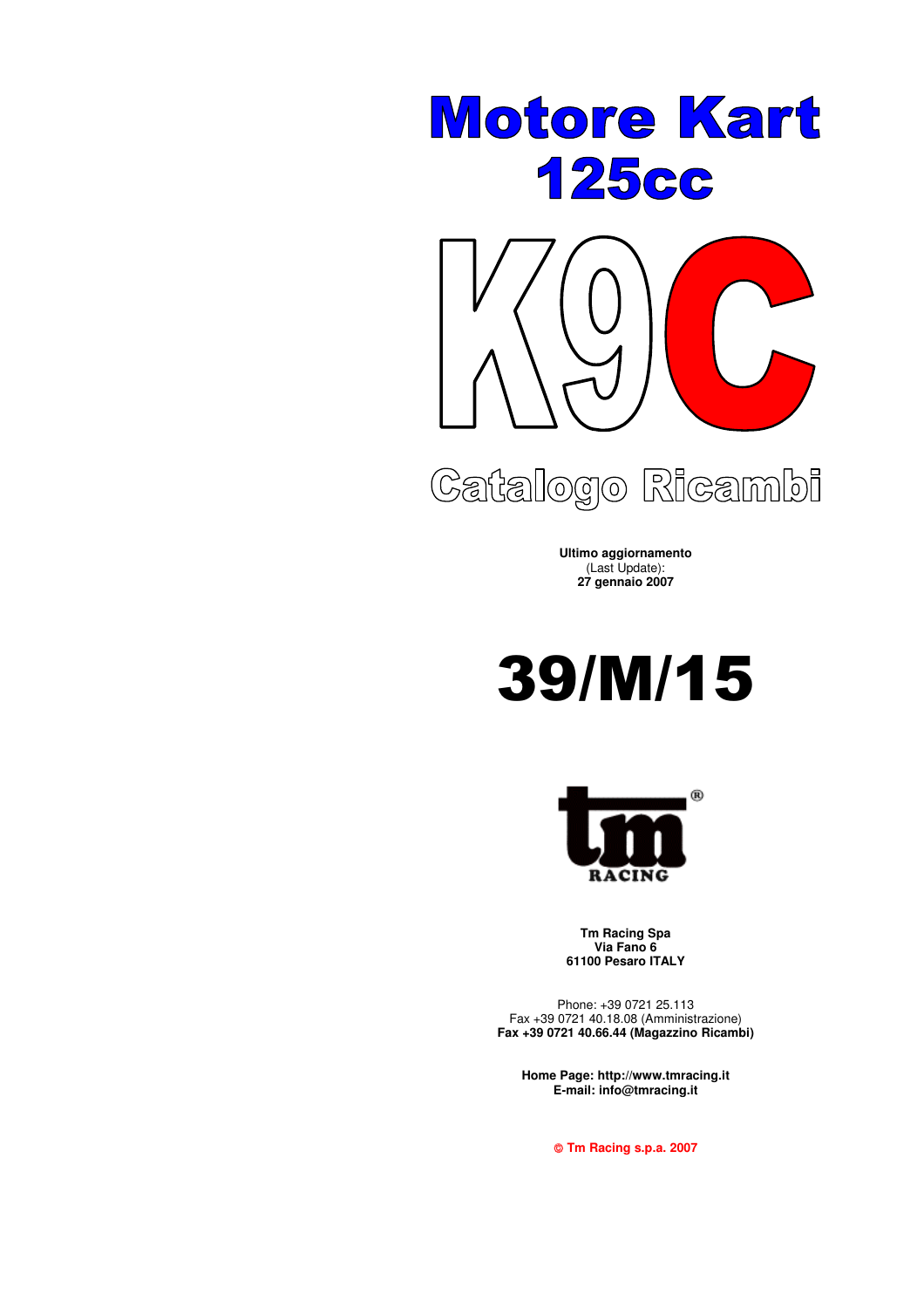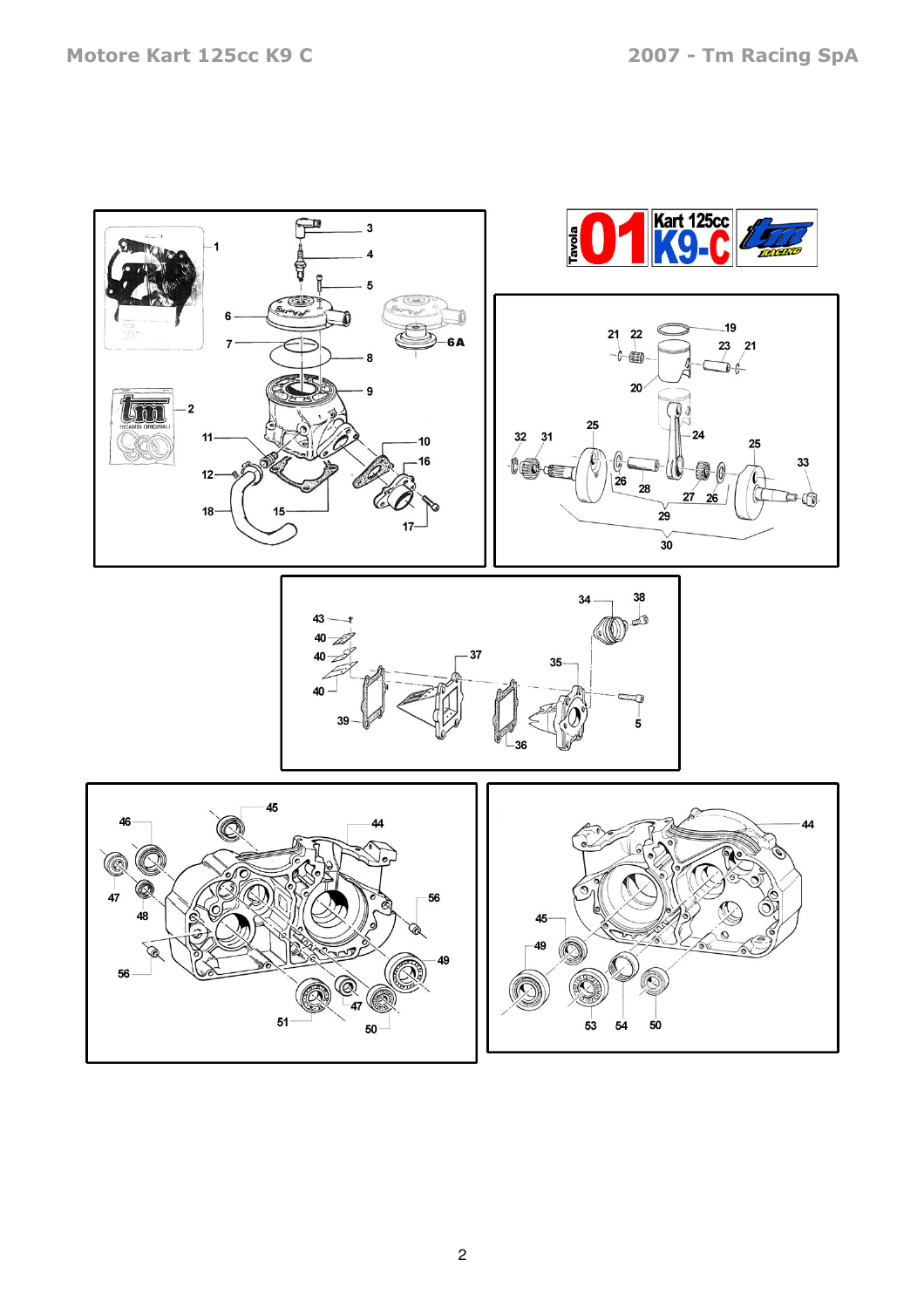# Motore Kart 125cc K9 C and the Control of the 2007 - Tm Racing SpA

|                | Pos Codice  |                          |   | Q.tà New Descrizione                                              |    | Pos Codice | Q.tà                     |   | Descrizione                                                              |
|----------------|-------------|--------------------------|---|-------------------------------------------------------------------|----|------------|--------------------------|---|--------------------------------------------------------------------------|
| 1              | 05612       | ÷,                       |   | KIT GUARNIZIONI + O-RING<br><b>Gaskets Kit</b>                    | 28 | 18062.3    | $\mathbf{1}$             |   | ASSE ACCOPPIAMENTO Ø 20 X 50.4 FORO 6<br>Pin, connecting rod (Hole 6 mm) |
| 2              | 04028       | $\blacksquare$           |   | <b>KIT PARAOLI MOTORE</b><br>Oil seal kit                         |    | 18062      | $\overline{\phantom{a}}$ |   | ASSE ACCOPPIAMENTO Ø 20 X 50.4 FORO 8<br>Pin, connecting rod (Hole 8 mm) |
| 3              | 21014       | $\mathbf{1}$             |   | PIPETTA CANDELA<br>Cap, spark plug                                | 29 | 18052.1    | $\overline{\phantom{a}}$ |   | BIELLA Ø 20 CPL (ASSE FORO 6 mm)**<br>Con Rod Kit                        |
| 4              | 06006       | $\mathbf{1}$             |   | <b>CANDELA BOSCH W 08 CS</b><br>Spark plug                        |    | 18052      |                          |   | BIELLA Ø 20 CPL (ASSE FORO 8 mm)**<br>Con Rod Kit                        |
|                | 06009       | $\sim$                   |   | <b>CANDELA BRISK L10S</b><br>Spark plug                           |    | 18119.1    | ÷,                       |   | BIELLA Ø 20 LUCIDA CPL (ASSE FORO 6 mm)**<br>Con Rod Kit (Pin hole 6mm)  |
| 5              | 49486       | 12                       |   | VITE TCEI 6 X 30<br>Screw                                         |    | 18119.2    | $\overline{\phantom{a}}$ |   | BIELLA Ø 20 LUCIDA CPL (ASSE FORO 8 mm)**<br>Con Rod Kit (Pin hole 8mm)  |
| 6              | 02550       | $\mathbf{1}$             |   | <b>TESTA MOTORE</b><br>Head                                       | 30 | 18183      | $\overline{\phantom{a}}$ |   | ALBERO MOTORE CPL (3 FORI)<br>Crank Shaft assy                           |
|                | 6A 02550.1  | ÷,                       |   | <b>CAMERA COMBUSTIONE</b><br>Combustion chambers                  | 31 | 40313      | 1                        |   | PIGNONE COPPIA PRIMARIA Z 19<br>Gear, primary drive                      |
| $\overline{7}$ | 12003       | $\mathbf{1}$             |   | <b>O-RING PICCOLO</b><br>O-ring, small                            | 32 | 49216      | 1                        |   | <b>SEEGER</b><br>Snap ring                                               |
| 8              | 12251       | 1                        |   | <b>O-RING GRANDE</b><br>O-Ring, big                               | 33 | 49051      | 1                        |   | <b>DADO ACCENSIONE</b><br>Nut, ignition                                  |
| 9              | 01554       | 1                        | N | <b>CILINDRO K9 C</b><br>Cylinder                                  | 34 | 13005      | 1                        |   | <b>COLLETTORE ASPIRAZIONE</b><br>Intake manifold                         |
|                | 10 05111    | $\mathbf{1}$             |   | <b>GURANIZIONE COLLETTORE SCARICO</b><br>Gasket, exhaust manifold | 35 | 30318      | 1                        | N | <b>CONVOGLIATORE PACCO LAMELLARE K9C</b><br>Mainfold                     |
| 11             | 28017       | $\mathbf{1}$             |   | <b>RACCORDO ACQUA</b><br>Water joint                              | 36 | 05272      | 1                        |   | <b>GUARNIZIONE CONVOGLIATORE</b><br>Gasket, mainfold                     |
| 12             | 51002       | $\overline{c}$           |   | <b>FASCETTA 18/28</b><br>Band                                     | 37 | 20082      | 1                        |   | PACCO LAMELLARE CPL<br><b>Reeds box COMPLETE WITH REEDS</b>              |
| 15             | 05017       | $\sim$                   |   | GUARNIZIONE BASE CILINDRO 0,05 mm<br>Gasket 0,05 mm               |    | 20055      | $\sim$                   |   | PACCO LAMELLARE - NUDO<br><b>Reeds CAGE</b>                              |
|                | 05018       | $\blacksquare$           |   | <b>GUARNIZIONE BASE CILINDRO 0,1 mm</b><br>Gasket 0,1 mm          | 38 | 49498      | $\overline{\mathbf{c}}$  |   | VITE TCEI 8 X 14<br>Screw                                                |
|                | 05019       | $\overline{\phantom{a}}$ |   | <b>GUARNIZIONE BASE CILINDRO 0,2 mm</b><br>Gasket 0,2 mm          | 39 | 05265      | 1                        |   | <b>GUARNIZIONE PACCO LAMELLARE</b><br>Gasket, reeds box                  |
|                | 05020       | $\mathbf{1}$             |   | <b>GUARNIZIONE BASE CILINDRO 0,3 mm</b><br>Gasket 0,3 mm          | 40 |            |                          |   | <b>VEDI PAGINA 8</b><br>See page 8                                       |
|                | 05021       | ٠                        |   | <b>GUARNIZIONE BASE CILINDRO 0,4 mm</b><br>Gasket 0,4 mm          | 43 | 49330      | 6                        |   | <b>VITE STOPPER LAMELLE</b><br><b>Screw</b>                              |
|                | 05022       | $\blacksquare$           |   | <b>GUARNIZIONE BASE CILINDRO 0,5 mm</b><br>Gasket 0,5 mm          | 44 | 30104      | 1                        | N | <b>BASAMENTO MOTORE K9 C</b><br>Crankcase                                |
| 16             | 13037       | $\mathbf{1}$             |   | <b>COLLETTORE SCARICO</b><br><b>Exhaust manifold</b>              | 45 | 04000      | 2                        |   | <b>PARAOLIO 20 X 35 X 7</b><br>Oil Seal                                  |
| 17             | 49499       | 3                        |   | VITE TCEI 7 X 25<br><b>Screw</b>                                  | 46 | 04003      | 1                        |   | <b>PARAOLIO 26 X 37 X 7</b><br>Oil Seal                                  |
|                | 18 21025    | 1                        |   | <b>MANICOTTO GOMMA</b><br>Water hose                              | 47 | 03012      | 2                        |   | CUSCINETTO 6001 2 RS<br>Bearing                                          |
|                | 19 11056    | 1                        |   | <b>FASCIA CROMATA Ø 54</b><br>Piston ring                         |    | 48 04004   | $\mathbf{1}$             |   | <b>PARAOLIO 12 X 22 X 5</b><br>Oil Seal                                  |
|                | 20 10087.93 | -1                       |   | PISTONE 53,93 VERTEX K9 CPL*<br>Piston 53,93 Comp.                | 49 | 03004      | 2                        |   | <b>CUSCINETTO 6205 C4</b><br>Bearing                                     |
|                | 10087.94    | $\overline{\phantom{a}}$ |   | PISTONE 53,94 VERTEX K9 CPL*<br>Piston 53,94 Comp.                | 50 | 03009      | 2                        |   | <b>CUSCINETTO 6202 Z C3</b><br>Bearing                                   |
|                | 10087.95    | $\overline{\phantom{a}}$ |   | PISTONE 53,95 VERTEX K9 CPL*<br>Piston 53,95 Comp.                | 51 | 03010      | 1                        |   | <b>CUSCINETTO 6204 C3</b><br>Bearing                                     |
|                | 10087.96    | $\overline{\phantom{a}}$ |   | PISTONE 53,96 VERTEX K9 CPL*<br>Piston 53,96 Comp.                | 52 | 49498      | 2                        |   | <b>VITE TCEI 8 X 14</b><br>Screw                                         |
|                | 10087.97    | $\sim$                   |   | PISTONE 53,97 VERTEX K9 CPL*<br>Piston 53,97 Comp.                | 53 | 03252      | 1                        |   | CUSCINETTO 6205 C3<br>Bearing                                            |
|                | 10087.98    | $\overline{\phantom{a}}$ |   | PISTONE 53,98 VERTEX K9 CPL*<br>Piston 53,98 Comp.                |    | 54 19041   | 1                        |   | <b>GABBIA A RULLI DHK 35/12</b><br>Needle cage                           |
| 21             | 09004       | $\overline{c}$           |   | <b>ANELLINI FERMA SPINOTTO</b><br>Clip, piston pin                |    |            |                          |   |                                                                          |
| 22             | 19033       | $\mathbf{1}$             |   | <b>GABBIA SPINOTTO</b><br>Top end bearing                         |    |            |                          |   | * Completo di (Complete with):<br>Pos. $19 + 21 + 23$                    |
| 23             | 09000       | $\mathbf{1}$             |   | <b>SPINOTTO PISTONE</b><br>Pin, piston                            |    |            |                          |   | ** Completo di (Complete with):<br>Pos. 24 + 26 + 27 + 28                |
| 24             | 18053       | $\mathbf{1}$             |   | BIELLA Ø 20 NUDA<br><b>Connecting Rod</b>                         |    |            |                          |   | *** Completo di (Complete with):<br>Pos. $29 + 25$                       |
|                | 18118       | $\ddot{\phantom{1}}$     |   | BIELLA Ø 20 NUDA LUCIDA<br><b>Connecting Rod</b>                  |    |            |                          |   |                                                                          |
| 25             | 18180       | 1                        |   | COPPIA SEMIALBERI K9 (3 FORI)***<br>Crank                         |    |            |                          |   |                                                                          |
|                | 26 18061    | 2                        |   | RONDELLA ARGENTATA<br>Washer                                      |    |            |                          |   |                                                                          |
|                | 27 17020    | $\mathbf{1}$             |   | <b>GABBIA ARGENTATA</b><br>Silver bearing                         |    |            |                          |   |                                                                          |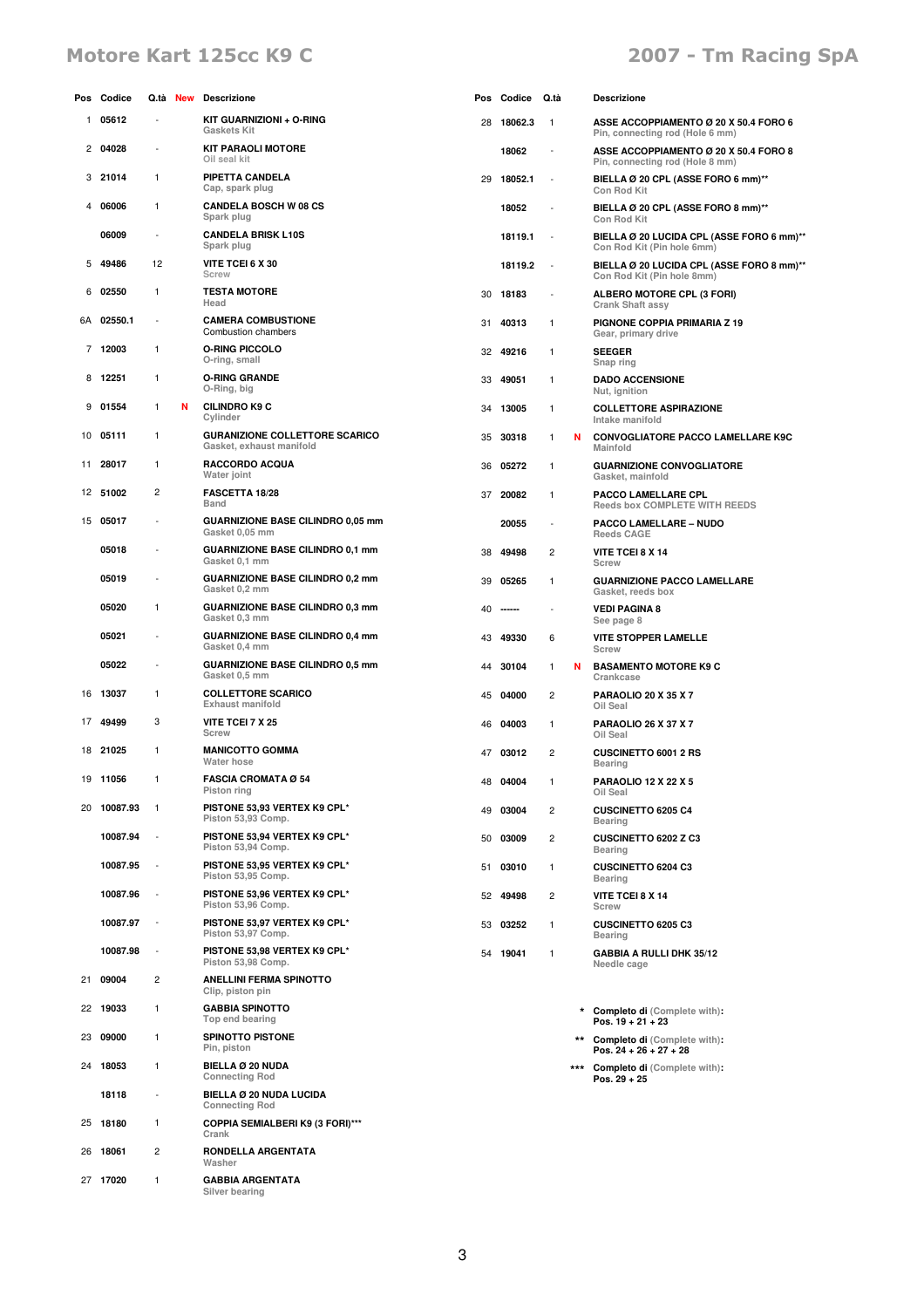





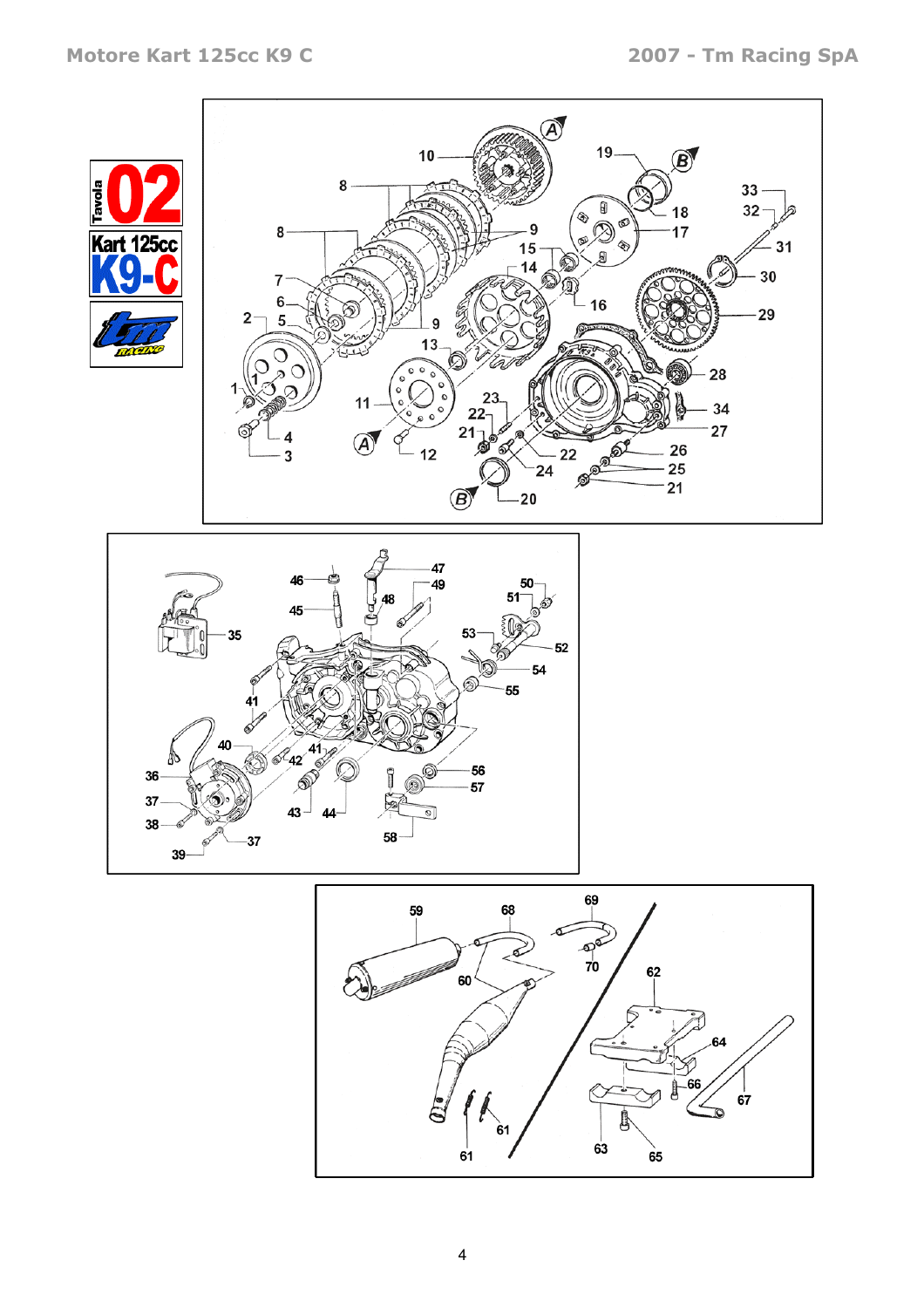# Motore Kart 125cc K9 C and the Control of the 2007 - Tm Racing SpA

|    | Pos Codice | Q.tà                 | <b>Descrizione</b>                                            |    | Pos Codice    | Q.tà                     |   | <b>Descrizione</b>                                               |
|----|------------|----------------------|---------------------------------------------------------------|----|---------------|--------------------------|---|------------------------------------------------------------------|
| 1  | 49211      | 1                    | <b>SEEGER</b><br>Snap ring                                    | 38 | 49479         | 2                        |   | VITE TCEI 5 X 40<br>Screw                                        |
| 2  | 35016      | $\mathbf{1}$         | <b>PIATTO SPINGIDISCO</b><br>Plate, clutch pressure           | 39 | 49478         | 1                        |   | VITE TCEI 5 X 30<br>Screw                                        |
| З  | 49053.01   | 5                    | <b>DADO FRIZIONE ERGAL</b><br>Nut, clutch spring              | 40 | 04000         | 1                        |   | <b>PARAOLIO 20 X 35 X 7</b><br>Oil seal                          |
| 4  | 16035      | 5                    | <b>MOLLA FRIZIONE</b><br>Spring, clutch                       | 41 | 49491         | 4                        |   | VITE TCEI 6 X 55<br>Screw                                        |
| 5  | 19021      | $\mathbf{1}$         | RONDELLA GABBIA A RULLI<br>Washer                             | 42 | 49489         | 6                        |   | VITE TCEI 6 X 45<br>Screw                                        |
| 6  | 19020      | $\mathbf{1}$         | <b>GABBIA A RULLI</b><br>Needle cage                          | 43 | 28018         | 1                        |   | RACCORDO ACQUA<br>Water joint                                    |
| 7  | 26001      | $\mathbf{1}$         | <b>REGGISPINTA FRIZIONE</b><br>Lifter, clutch                 | 44 | 04003         | 1                        |   | PARAOLIO PIGNONE 26 X 37 X 7<br>Oil seal                         |
| 8  | 35017      | 5                    | <b>DISCO FRIZIONE</b><br>Clutch plate, fiber                  | 45 | 49027         | 4                        |   | PRIGIONIERO CILINDRO<br>Stud                                     |
| 9  | 35008      | 4                    | DISCO FRIZIONE ACCIAIO 1,5 mm<br>Plate, steel 1,5 mm          | 46 | 49640         | 4                        |   | <b>DADO M 8 FLANGIATO</b><br>Nut, flange                         |
| 10 | 25097      | 1                    | <b>TAMBURELLO FRIZIONE</b><br>Clutch center                   | 47 | 43011         | 1                        |   | <b>LEVA COMADO FRIZIONE</b><br>Clutch control lever              |
| 11 | 35022      | 1                    | <b>DISCO BATTUTA GOMMINI</b><br>Plate                         | 48 | 19042         | 1                        |   | <b>GABBIA A RULLI DHK 14/14 RS</b><br>Needle cage                |
| 12 | 49203      | 6                    | CHIODO Ø 6,9 mm<br>Stud                                       | 49 | 49495         | 7                        |   | VITE TCEI 6 X 80<br>Screw                                        |
| 13 | 04008      | 1                    | <b>PARAOLIO 20 X 26 X 4</b><br>Oil seal                       | 50 | 49637         | 1                        |   | <b>DADO M 6 AUTOBLOCCANTE BASSO</b><br>Nut                       |
| 14 | 25001      | 1                    | <b>CAMPANA FRIZIONE</b><br>Clutch basket                      | 51 | 49603         | 1                        |   | RONDELLA 6 X 12<br>Washer                                        |
| 15 | 19040      | $\overline{c}$       | <b>GABBIA A RULLI HK 2012</b><br>Needle cage                  | 52 | 28101         | 1                        |   | <b>ALBERO COMANDO</b><br>Shaft, gearshift                        |
| 16 | 21005      | 6                    | <b>GOMMINO PARASTRAPPI</b><br>Rubber                          | 53 | 26053         | 1                        |   | <b>BATTURA ECCENTRICA</b><br>Pin                                 |
| 17 | 40381      | 1                    | <b>MOZZO COPPIA PRIMARIA</b>                                  | 54 | 16010         | 1                        |   | <b>MOLLA RITORNO LEVA CAMBIO</b><br>Spring                       |
|    | 40378      | $\ddot{\phantom{1}}$ | <b>MOZZO COMPLETO*</b>                                        | 55 | 26006         | 1                        |   | DISTANZIALE MOLLA LEVA CAMBIO<br>Spacer                          |
| 18 | 12036      | $\mathbf{1}$         | <b>O-RING COPPIA FRIZIONE</b><br>O-ring                       | 56 | 04004         | 1                        |   | <b>PARAOLIO 12 X 22 X 5</b><br>Oil seal                          |
| 19 | 26000      | $\mathbf{1}$         | <b>BOCCOLA</b><br><b>Bushing</b>                              | 57 | 03012         | 1                        |   | <b>CUSINETTO 6001 2RS</b><br><b>Bearing</b>                      |
| 20 | 04007      | 1                    | <b>PARAOLIO 40 X 52 X 7</b><br>Oil seal                       | 58 | 43003         | 1                        |   | <b>LEVA CAMBIO</b><br>Gear lever                                 |
| 21 | 49637      | 1                    | DADO M 6 AUTOBLOCCANTE BASSO<br>Nut                           | 59 | 27070.13      | $\mathbf{1}$             |   | SILENZIATORE OMOLOGATO ALL 5219RS<br>Silencer, Aluminum          |
|    | 22 49104   | 2                    | RONDELLA Ø6<br>Washer                                         |    | 27070.17      |                          | N | SILENZIATORE OMOLOGATO 1041250KA<br>Silencer,                    |
| 23 | 49709      | 1                    | <b>GRANO 6 X 25</b><br>Grub screw                             |    | 60 27000.22 1 |                          |   | N MARMITTA OMOLOGATA K9 C + CURVA<br>Pipe                        |
| 24 | 49480      | 1                    | VITE TCEI 6 X 10<br>Screw                                     |    | 61 16002      |                          |   | <b>MOLLA SCARICO</b><br>Spring                                   |
| 25 | 49603      | 4                    | RONDELLA 6 X 12<br>Washer                                     |    | 16003         |                          |   | <b>MOLLA SCARICO BICONICA</b><br>Spring                          |
| 26 | 21003      | 2                    | <b>SILENT BLOCK</b><br>Rubber mount                           |    | 62 50096      |                          |   | <b>SUPPORTO MOTORE CPL</b><br>Motor mount, complete with holders |
| 27 | 30105      | 1                    | N COPERCHIO FRIZIONE K9 C<br>Cover, clutch                    | 63 | 50014         | $\overline{\mathbf{c}}$  |   | <b>CAVALLOTTO SUPPORTO MOTORE</b><br>Motor mount holder          |
| 28 | 03019      | 1                    | CUSCINETTO 6202 C4<br><b>Bearing</b>                          | 65 | 49520         | $\overline{c}$           |   | VITE TCEI 10 X 40<br>Screw                                       |
| 29 | 40385      | $\mathbf{1}$         | <b>COPPIA PRIMARIA Z 75</b><br>Primary gear                   | 66 | 49501         | 6                        |   | VITE TCEI 8 X 25<br>Screw                                        |
| 30 | 49251      | $\mathbf{1}$         | <b>SEEGER MOZZO</b><br>Snap ring                              |    | 67 21020      | $\overline{\mathbf{c}}$  |   | <b>TUBO ACQUA</b><br>Water hose                                  |
| 31 | 35048      | $\mathbf{1}$         | <b>ASTINA FRIZIONE 145 mm</b><br>Clutch rod                   | 68 | 27027.2       | $\overline{\phantom{a}}$ |   | TUBO FINALINO Ø 28/28<br>U band Ø 28/28                          |
|    | 32 19006   | $\mathbf{1}$         | <b>RULLINO FRIZIONE</b><br>Clutch pin                         |    | 69 27023      |                          |   | TUBO FINALINO Ø26/28<br>U band Ø 26/28                           |
| 33 | 35030      | $\mathbf{1}$         | <b>ASTINA FRIZIONE A FUNGO</b><br>Clutch rod with buttom      |    | 70 27022.2    |                          |   | BOCCOLA PER TUBO FINALINO Ø26/28<br><b>Bushing</b>               |
| 34 | 05109      | 1                    | <b>GUARNIZIONE COPERCHIO FRIZIONE</b><br>Gasket, clutch cover |    |               |                          |   |                                                                  |
|    | 35 15156   | $\mathbf{1}$         | <b>BOBINA PVL</b><br>Coil, PVL                                |    |               |                          |   | <b>COMPLETO DI POS.</b><br>11+12+13+14+15+16+17+18+19            |
|    | 36 15155   | 1                    | <b>ACCENSIONE PVL</b><br>Ignition, PVL                        |    |               |                          |   |                                                                  |
|    | 37 48007   | 3                    | RONDELLA ACCENSIONE<br>Washer                                 |    |               |                          |   |                                                                  |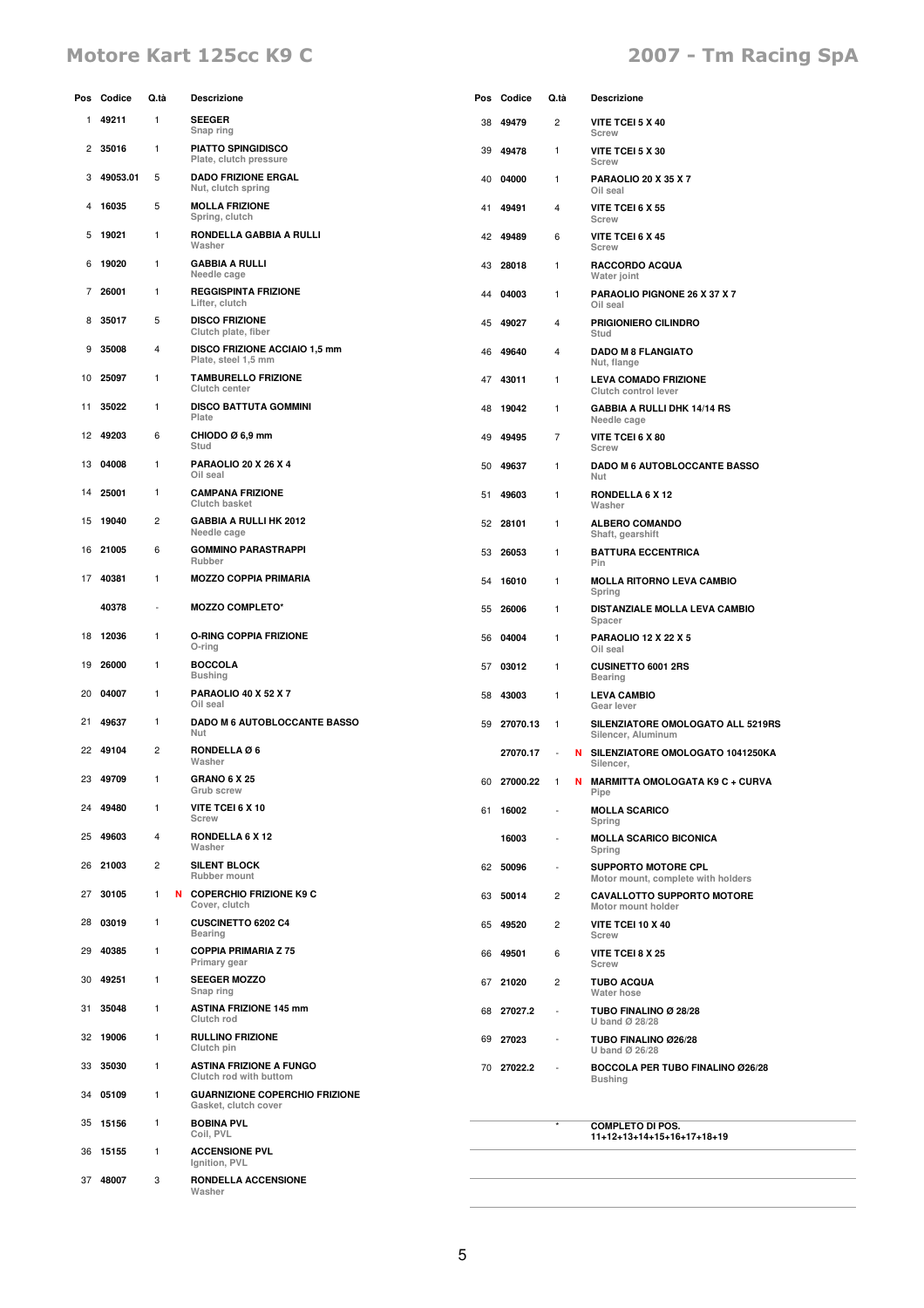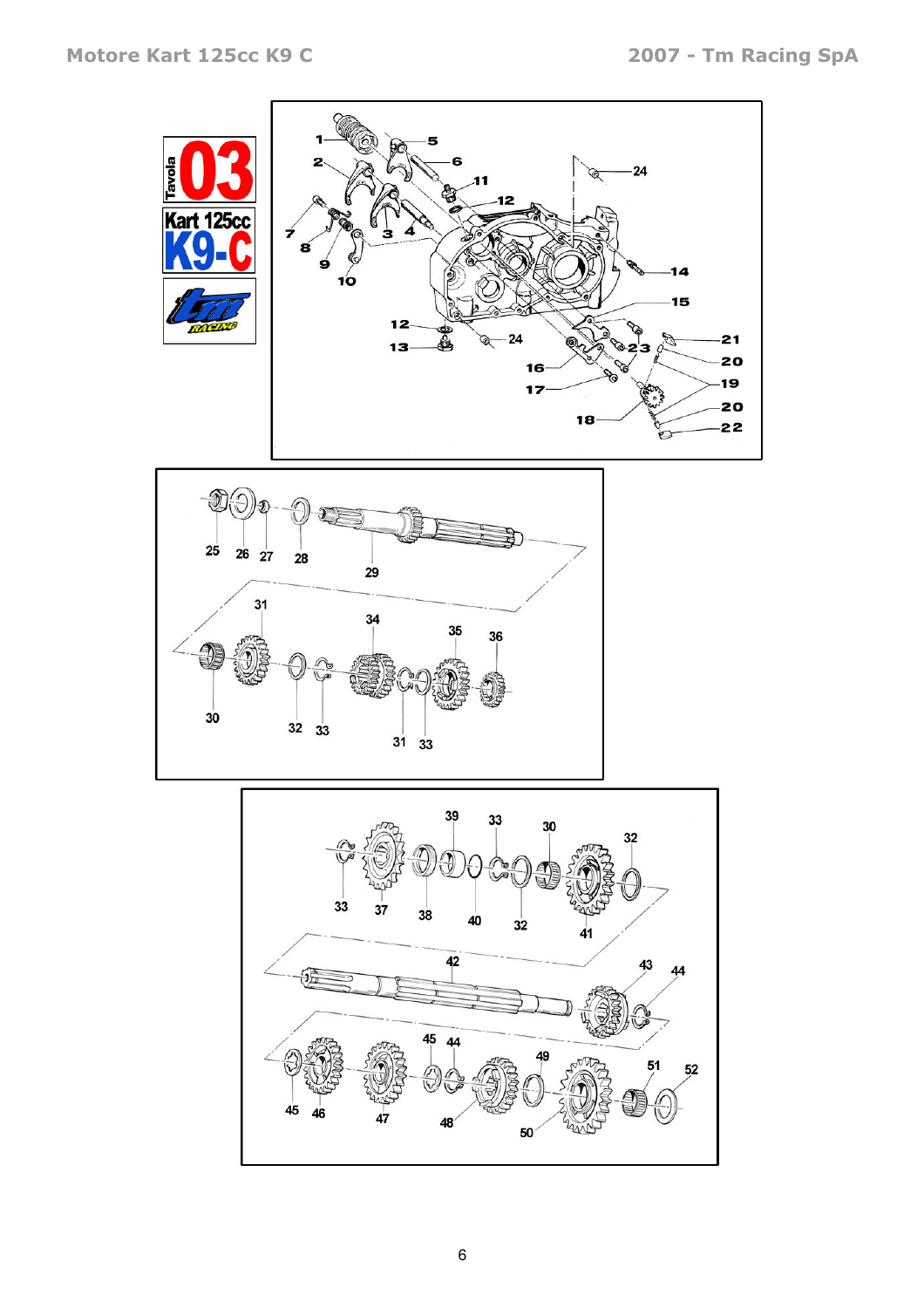# Motore Kart 125cc K9 C and the Control of the 2007 - Tm Racing SpA

| Pos | Codice   | Q.tà                    | Descrizione                                                   | Pos | Codice   | Q.tà                     | Descrizione                                                               |
|-----|----------|-------------------------|---------------------------------------------------------------|-----|----------|--------------------------|---------------------------------------------------------------------------|
| 1.  | 33095    | $\mathbf{1}$            | <b>ALBERO DESMODROMICO</b><br>Drum                            | 30  | 19012    | 2                        | GABBIA A RULLI 20 X 24 X 10<br>Needle cage                                |
| 2   | 33011    | 1                       | <b>FORCHETTA ALBERO SECONDARIO</b><br>Fork, countershaft      | 31  | 40440    | 1                        | INGRANAGGIO 5^ A.P. Z 22<br>Gear, 5th Mainshaft 22T                       |
| 3   | 33013    | 1                       | FORCHETTA ALBERO SECONDARIO<br>Fork, countershaft             | 32  | 48013    | 4                        | <b>RASAMENTO 27 X 20 X 0.7</b><br>Washer                                  |
| 4   | 33096    | 1                       | PERNO FORCHETTA ALBERO SECONDARIO<br>Shaft, countershaft fork | 33  | 49216    | 4—                       | <b>SEEGER Ø 20</b><br>Snap Ring                                           |
| 5   | 33010    | 1                       | FORCHETTA ALBERO PRIMARIO<br>Fork, mainshaft                  | 34  | 40437    | 1                        | INGRANAGGIO A.P. 3/4^ Z 18/22 VERDE CHIARO<br>Gear, 3/4 Mainshaft 18/22T  |
| 6   | 33020    | $\mathbf{1}$            | PERNO FORCHETT ALBERO PRIMARIO<br>Shaft, mainshaft fork       | 35  | 40454    | 1                        | INGRANAGGIO A.P. 6^ Z 27 VERDE CHIARO<br>Gear, 6th Mainshaft 27T          |
| 7   | 49485    | 1                       | <b>VITE TCEI 6 X 25</b><br>Screw                              | 36  | 40422    | 1                        | INGRANAGGIO A.P. 2^ Z 16 VERDE<br>Gear, 2nd Mainshaft 16T                 |
| 8   | 16095    | 1                       | <b>MOLLA BLOCCAMARCE</b><br>Spring                            | 37  | 40015    | $\tilde{\phantom{a}}$    | <b>PIGNONE CATENA Z 15</b><br>Sprocket, drive 15 T                        |
| 9   | 26007    | 1                       | DISTANZIALE MOLLA BLOCCAMARCE<br>Spacer, spring               |     | 40016    | $\overline{\phantom{a}}$ | <b>PIGNONE CATENA Z 16</b><br>Sprocket, drive 16T                         |
|     | 10 26095 | 1                       | PIASTRINO BLOCCAMARCE<br>Stopper comp.                        |     | 40017    | 1                        | <b>PIGNONE CATENA Z 17</b><br>Sprocket, drive 17T                         |
| 11. | 49302    | 1                       | <b>TAPPO OLIO CON SFIATO</b><br>Oil plug                      |     | 40018    | ÷,                       | <b>PIGNONE CATENA Z 18</b><br>Sprocket, drive 18T                         |
|     | 12 49103 | 2                       | RONDELLA ALLUMINIO<br>Washer                                  |     | 40019    | $\overline{\phantom{a}}$ | PIGNONE CATENA Z 19<br>Sprocket, drive 19T                                |
| 13  | 49301    | 1                       | TAPPO OLIO CON CALAMITA<br>Oil plug with magnet               |     | 40020    |                          | <b>PIGNONE CATENA Z 20</b><br>Sprocket, drive 20T                         |
| 14  | 49003.1  | $\mathbf{1}$            | RACCORDO POMPA DEPRESSIONE<br><b>Breather</b>                 |     | 40021    | ÷,                       | PIGNONE CATENA Z 21<br>Sprocket, drive 21T                                |
| 15  | 26096    | 1                       | PIASTRINO RIENTRO CRICCHETTI<br>Plate, ratchet                | 38  | 04003    | 1                        | <b>PARAOLIO 26 X 37 X 7</b><br>Oil Seal                                   |
| 16  | 26094    | 1                       | PIASTRINO FINE CORSA<br>Plate                                 | 39  | 26002    | 1                        | <b>DISTANZIALE PIGNONE</b><br>Collar                                      |
| 17  | 49405    | 1                       | VITE TSEI 6 X 20 UNB.<br>Screw                                | 40  | 12019    | 1                        | O-RING<br>O-Ring                                                          |
| 18  | 40310    | 1                       | INGRANAGGIO PORTACRICCHETTI<br>Shifter gear                   | 41  | 40481    | 1                        | INGRANAGGIO 2^ A.S. Z 29 GIALLO<br>Gear, 2nd Countershaft 29T Yellow      |
| 19  | 16012    | $\overline{\mathbf{c}}$ | <b>MOLLA PUNTALE</b><br>Spring                                | 42  | 40461    | 1                        | <b>ALBERO SECONDARIO</b><br>Countershaft                                  |
| 20  | 26062    | 2                       | PUNTALE<br>Plunger                                            | 43  | 40527    | 1                        | INGRANAGGIO 6^ A.S. Z 25<br>Gear, 6th Countershaft 25T                    |
| 21  | 26060    | 1                       | <b>CRICCHETTO CAMBIO SUPERIORE</b><br>Ratchet, upper          | 44  | 49217    | 2                        | <b>SEEGER Ø 22</b><br>Snap Ring                                           |
|     | 22 26061 | 1                       | <b>CRICCHETTO CAMBIO INFERIORE</b><br>Ratchet, lower          | 45  | 48011    | 2                        | RASAMENTO DENTATO 27 X 22 X 0.75<br>Washer                                |
| 23  | 49483    | 3                       | <b>VITE TCEI 6 X 16</b><br>Screw                              | 46  | 40501    | 1                        | INGRANAGGIO 4^ A.S. Z 27<br>Gear, 4th Countershaft 27T                    |
|     | 24 26045 | 2                       | <b>GRANO CARTER 10 X 8 F. 7</b><br>Dowel                      | 47  | 40494    | 1                        | INGRANAGGIO 3^ A.S. Z 27 VERDE CHIARO<br>Gear, 3rd Countershaft 27T Green |
|     | 25 49052 | 1                       | <b>DADO TAMBURELLO</b><br>Nut                                 |     | 48 40512 | 1                        | INGRANAGGIO 5^ A.S. Z 23 GIALLO<br>Gear, 5th Countershaft 23T Yellow      |
|     | 26 48002 | 1                       | SPESSORE COPPIA PRIMARIA<br>Spacer                            |     | 49 48012 | 1                        | <b>RASAMENTO 26 X 17 X 0.5</b><br>Washer                                  |
|     | 27 04009 | 1                       | PARAOLIO 5 X 9 X 2<br>Oil seal                                |     | 50 40472 | 1                        | INGRANAGGIO 1^ A.S. Z 33 BIANCA<br>Gear, 1st Countershaft 33T White       |
| 28  | 48003    | 1                       | <b>SPESSORE 30 X 20 X 2</b><br>Spacer                         |     | 51 19011 | 1                        | GABBIA A RULLI 17 X 21 X 10<br>Needle cage                                |
|     | 29 40425 | 1                       | <b>ALBERO PRIMARIO Z 13</b><br>Mainshaft                      |     | 52 48010 | 1                        | <b>RASAMENTO 28 X 15 X 0.5</b><br>Washer                                  |

| Cambio K9-C (Gear Box) |                       |                      |                                  |               |  |  |
|------------------------|-----------------------|----------------------|----------------------------------|---------------|--|--|
|                        |                       | Primario (Mainshaft) | <b>Secondario</b> (Countershaft) |               |  |  |
| Marcia (Gear)          | <b>Denti</b> (Teeths) | Codice (Code)        | <b>Denti</b> (Teeths)            | Codice (Code) |  |  |
| 1^                     | 13                    | 40425                | 33                               | 40472         |  |  |
| $2^{\wedge}$           | 16                    | 40422                | 29                               | 40481         |  |  |
| $3^{\prime}$           | 18                    | 40437                | 27                               | 40494         |  |  |
| 4۸                     | 22                    |                      | 27                               | 40501         |  |  |
| 5۸                     | 22                    | 40440                | 23                               | 40512         |  |  |
| 6^                     | 27                    | 40454                | 25                               | 40527         |  |  |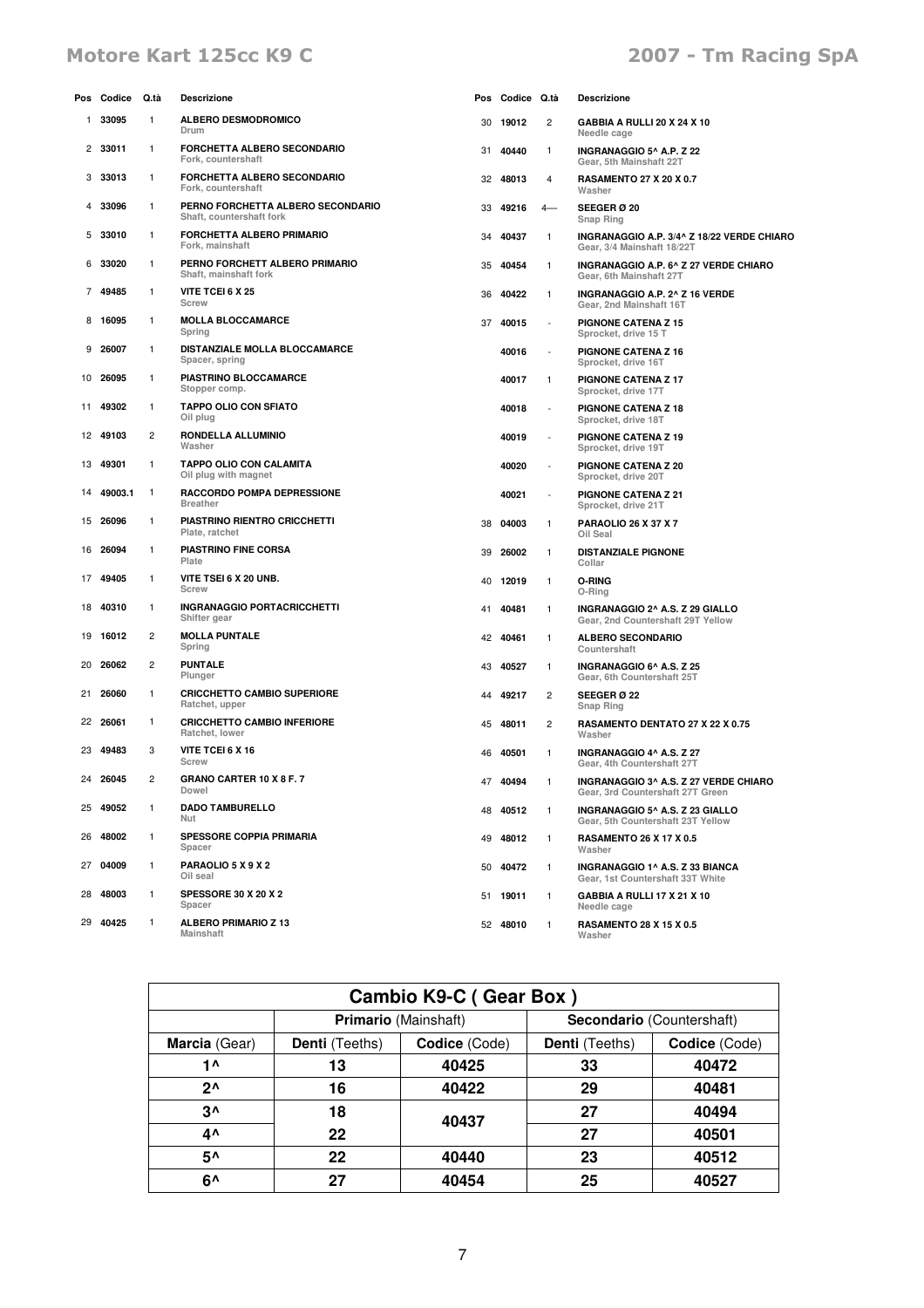### Codice 20062 KIT LAMELLE MAGMALYTE



Lamella MAGMALYTE Superiore 1. (Cod. 20062.2)



2. (Cod. 20062.3)





| Pos. | Codice<br><b>Descrizione</b> |                                                       | <b>Note</b>                                                              |  |  |
|------|------------------------------|-------------------------------------------------------|--------------------------------------------------------------------------|--|--|
| A    | 20062                        | Kit Lamelle MAGMALYTE K9/K9-B <br>MAGMALYTE Reeds kit | Il Kit è composto come disegno da:<br>Kit include: Pos. $1+2+3$          |  |  |
|      | 200622                       | Lamella Magmalyte 0,34 (Top)<br>Reed (Top)            | Il codice è per un pezzo<br>The code is for one unit                     |  |  |
| 2    | 20062.3                      | Lamella Magmalyte 0,36 (inferiore)<br>Reed (Bottom)   | Il codice è per un pezzo<br>The code is for one unit                     |  |  |
| 3.   | 20062.1                      | Balestrino blu (fibra vetro)<br>Stopper, glass fiber  | Il codice è per un pezzo<br>The code is for one unit                     |  |  |
| 4    | 20059                        | Stopper lamelle (coppia)<br>Metal Stopper             | Il codice è per una coppia di stopper<br>The code is one pair of stopper |  |  |